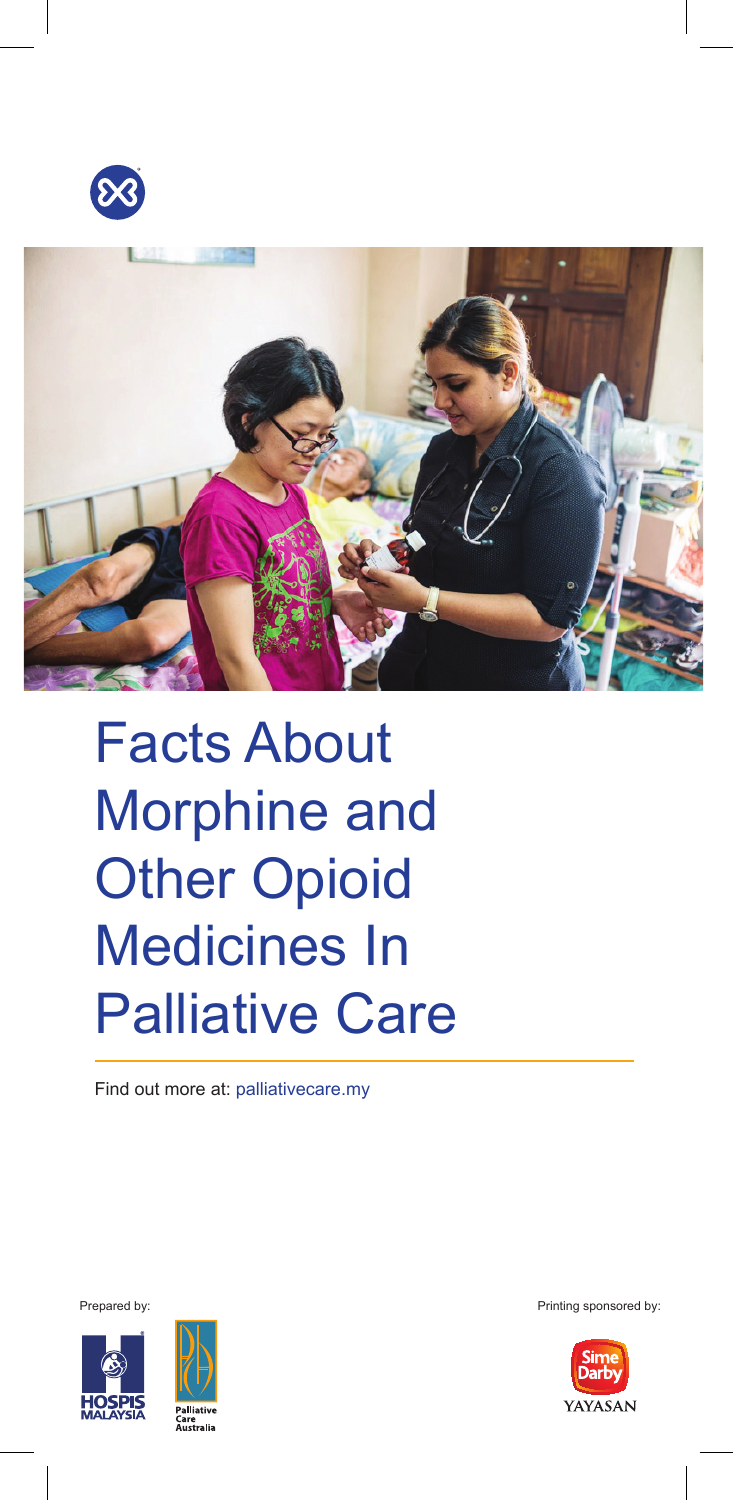## **What is this brochure about?**

Opioid medicines are pain relievers. They include medicines such as codeine, morphine, oxycodone and fentanyl.

This brochure has been written to help you, your family and your carers learn about using morphine and other opioid medicines for relieving pain. Knowing the facts will enable you to manage your pain and get on with life.

#### **Contents**

| What is palliative care?                           |    |
|----------------------------------------------------|----|
| What is pain?                                      |    |
| Managing Pain?                                     |    |
| Step 1: Sharing Information                        | 4  |
| Step 2: Choosing the right medicine                | 6  |
| Step 3: Using medicines the right way              | 8  |
| Facts about morphine and other<br>opioid medicines | 10 |

# **What is palliative care?**

Palliative care is special care designed to improve the quality of life of people with a life-limiting illness. It focuses on your needs, as well as those of your family and carers, and it can begin as soon as you have been diagnosed. Managing your pain is an important part of palliative care.

# **What is pain?**

Pain is an unpleasant sensation, suffering or distress. All pain hurts and wears you down. Pain can make you irritable, make it hard to sleep, reduce your appetite, and make it hard to be active and enjoy life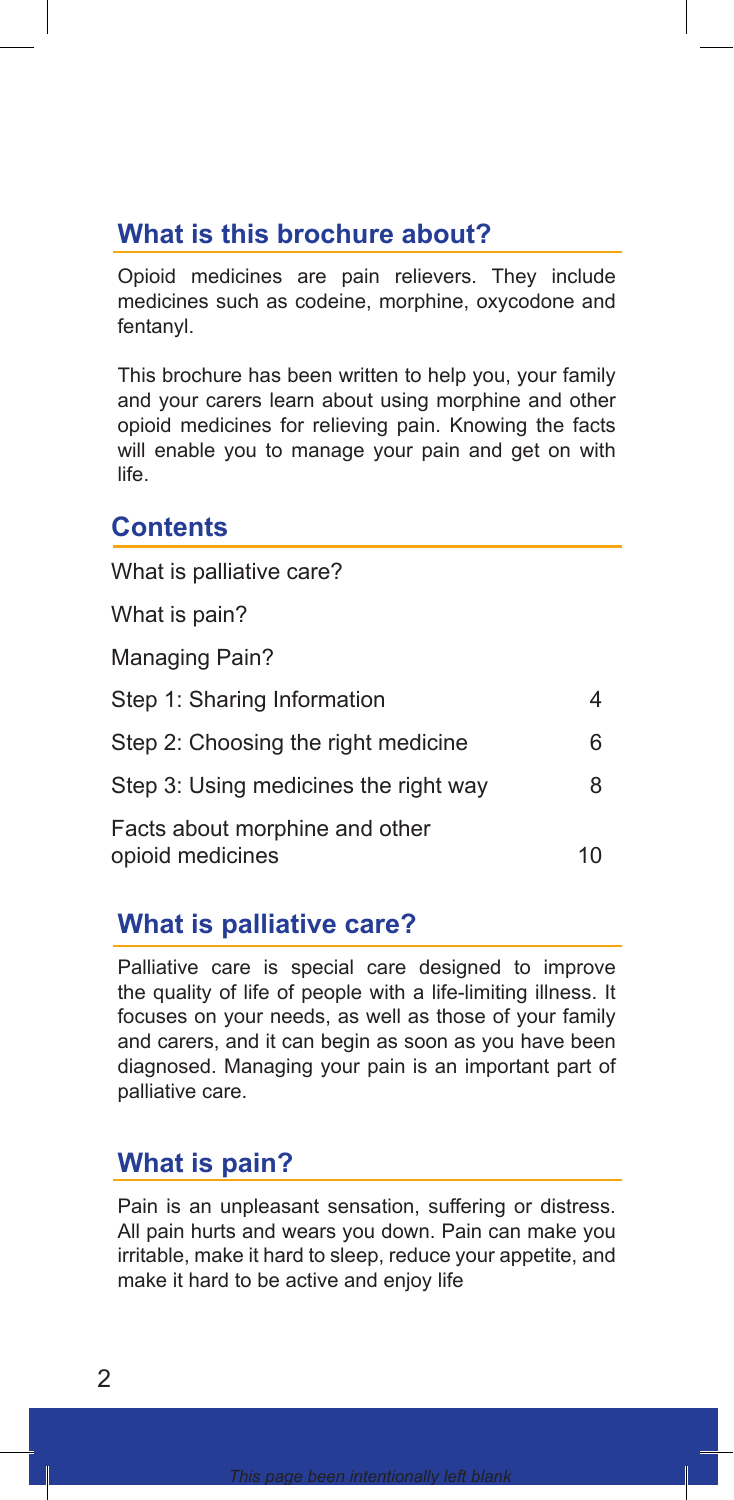## *Facts about pain*

- Not everyone with a life-limiting illness will experience pain.
- Everyone experiences pain differently, so the way you experience pain will be unique to you.
- Most pain can be relieved.
- Pain is not always constant. It can vary over the day and with different activities. It may also vary with your moods, emotions and family life.

# **Managing pain**

In most cases, working through the 3 steps in the pain management cycle will relieve your pain. Managing your pain will be a team effort, but the most important person in the team is you.

The 3 steps in relieving pain are:

- sharing information
- • choosing the right medicines
- • using medicines appropriately.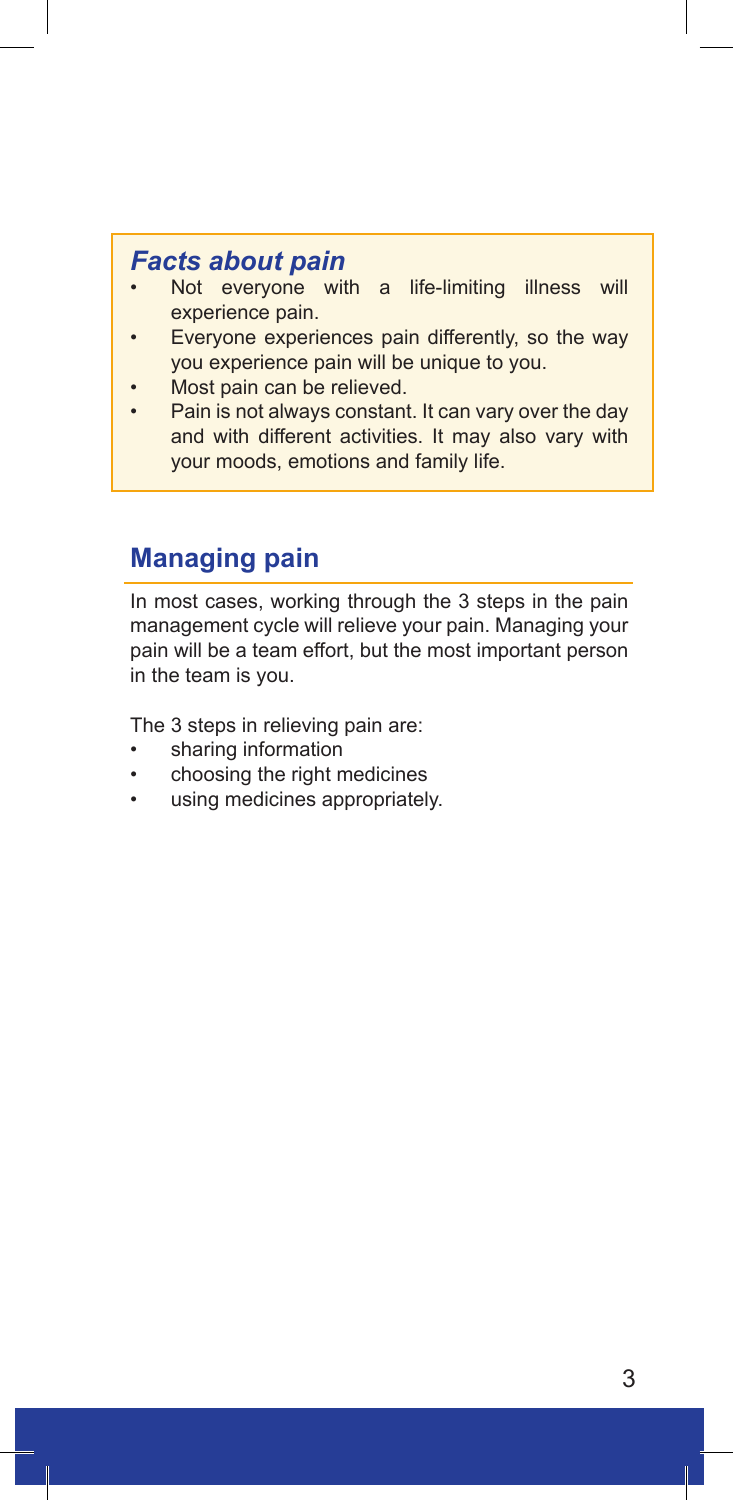# **Step 1 – Sharing information**



You do not have to deal with your pain alone. Your doctor and care team will help you manage it, but it is important that you openly and honestly share information with them so they know exactly what is happening with it.

Don't be tempted to 'just get by' so you will be ready for pain medicines 'later'. Doing so, will reduce your ability to enjoy life now, and may make it harder to relieve your pain in the future.

Involving your carer and family members in the information sharing process can be beneficial because they will often pick up things you have not noticed.

#### **Tell your doctor about all your medicines**

It is important to tell your doctor about all the medicines you are taking, including any over-the-counter, herbal and natural medicines, so they do not unintentionally prescribe a medicine that you are already taking or prescribe a medicine that interacts with your current medicines.

## **Ask questions**

If you have any questions, ask them. There is no such thing as a stupid question: all your questions are good questions. Write down your questions beforehand, and make sure you get the answers you need.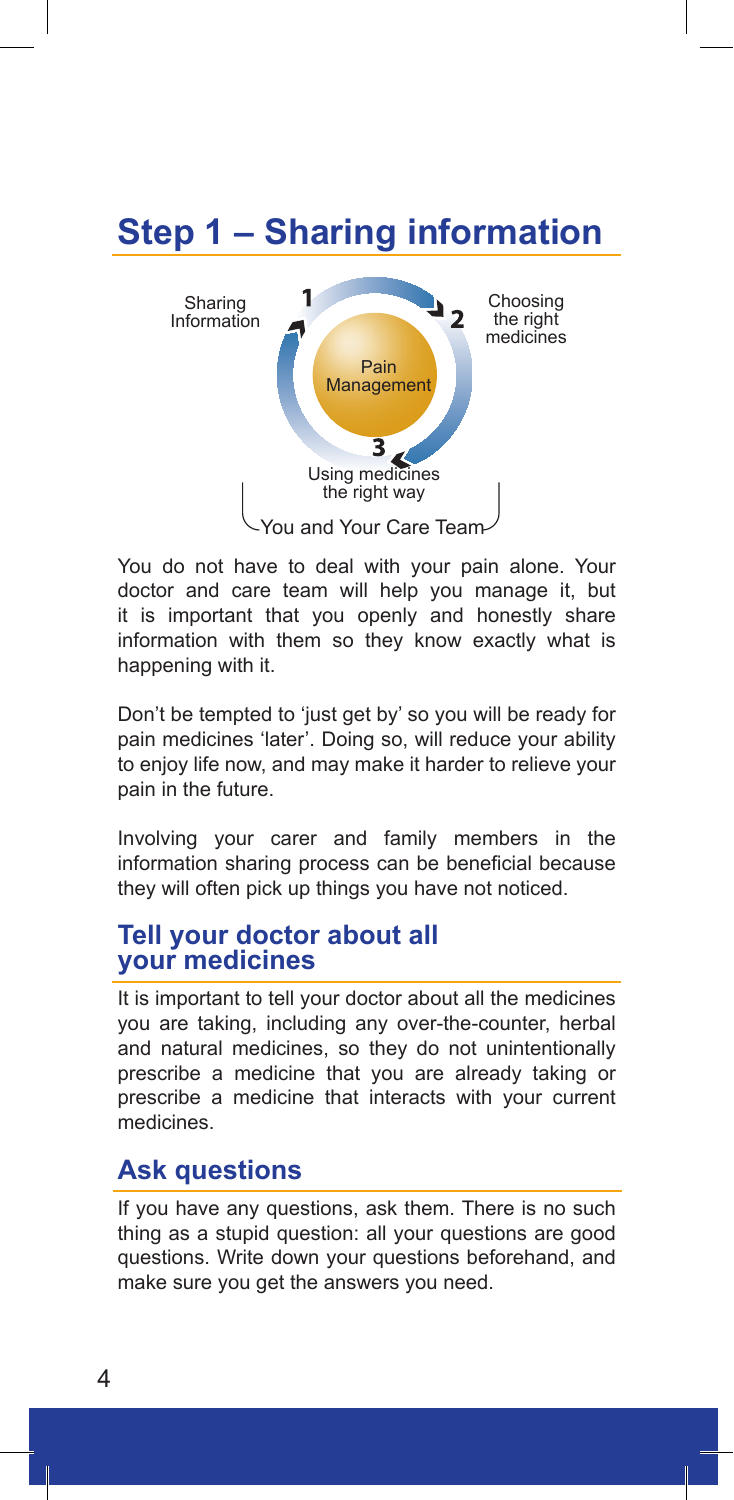## **Pain diaries and medicine charts**

Pain diaries and medicine charts are charts that help you share information. Pain diaries record the details of your pain using words, numbers or emoticons (usually used for children). Medicine charts record which, when and how much medicine you used.

Both help you achieve good pain management by providing an accurate record of your pain and your medicine use. They also make it easier for you and your doctors, nurses, family and carers to talk about and to understand your pain and the effectiveness of your medicines, particularly when medicines are being changed.

You would be able to obtain a pain diary or medicine chart by asking your doctor or nurse in charge.

## *Facts about your pain that your doctor needs to know*

To get a clear picture of your pain, your doctors and nurses need answers to the following questions.

- Where is your pain?
- How intense is the pain?
- What does the pain feel like? For example, is it sharp, dull, throbbing, aching or what?
- When does the pain start and stop?
- What makes the pain better or worse?
- If using pain medication, how much does the medicine relieve the pain?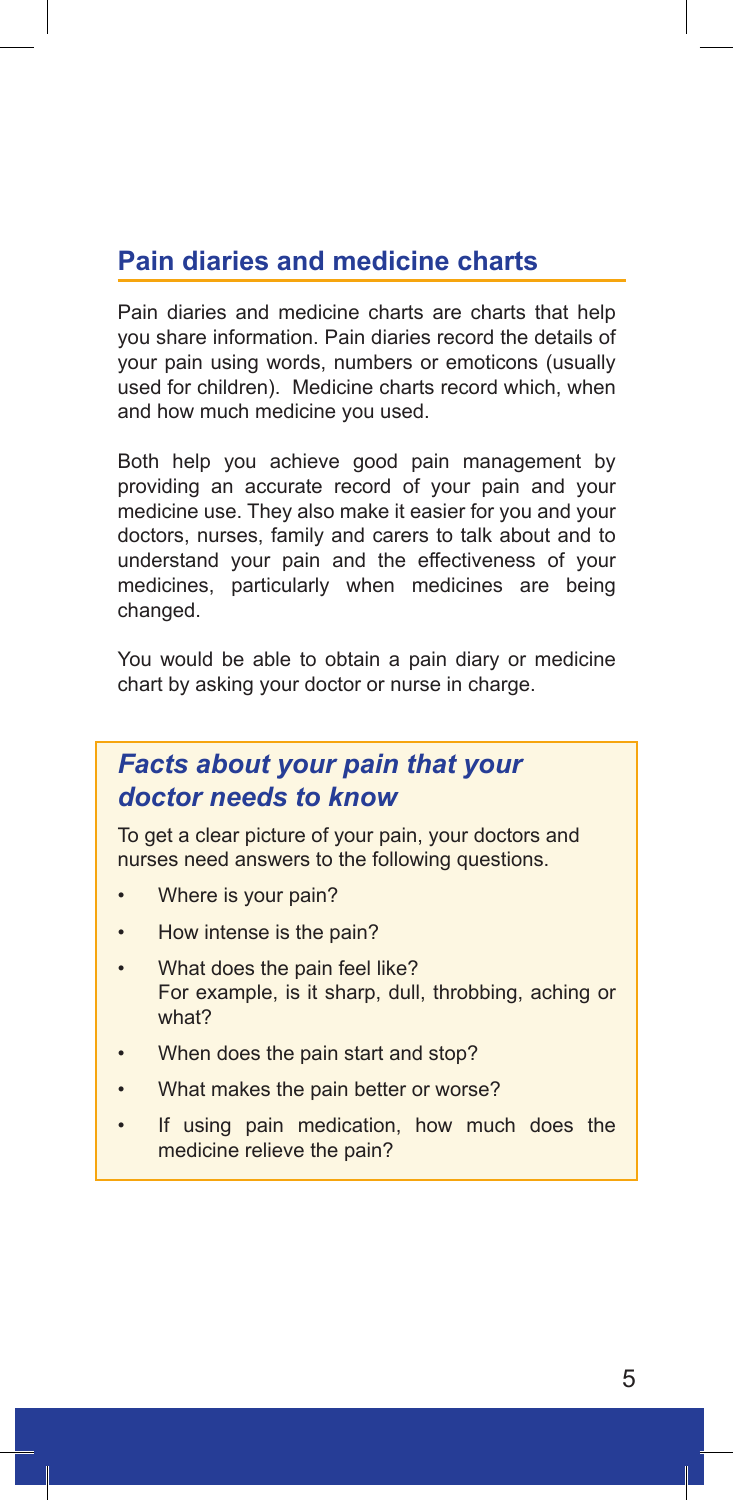# **Step 2 – Choosing the right medicines**



When selecting a medicine or combination of medicines, your doctor will choose the medicines that best match the type, intensity (how strong) and frequency (how often) of your pain. Sometimes you will have to try several medicines before finding the most effective medicine or combination of medicines. Opioids may also be prescribed for other symptoms, such as dyspnoea (difficult or laboured breathing), diarrhoea or coughing.

When developing your pain management plan, your doctor may also recommend one or more non-medicine treatments, such as muscle relaxation, nerve stimulation, radiotherapy or acupuncture.

## **Types of pain medicines**

The two main groups of pain medicines are:

- mild pain relievers, such as aspirin and paracetamol
- medium to strong pain relievers, such as opioid medicine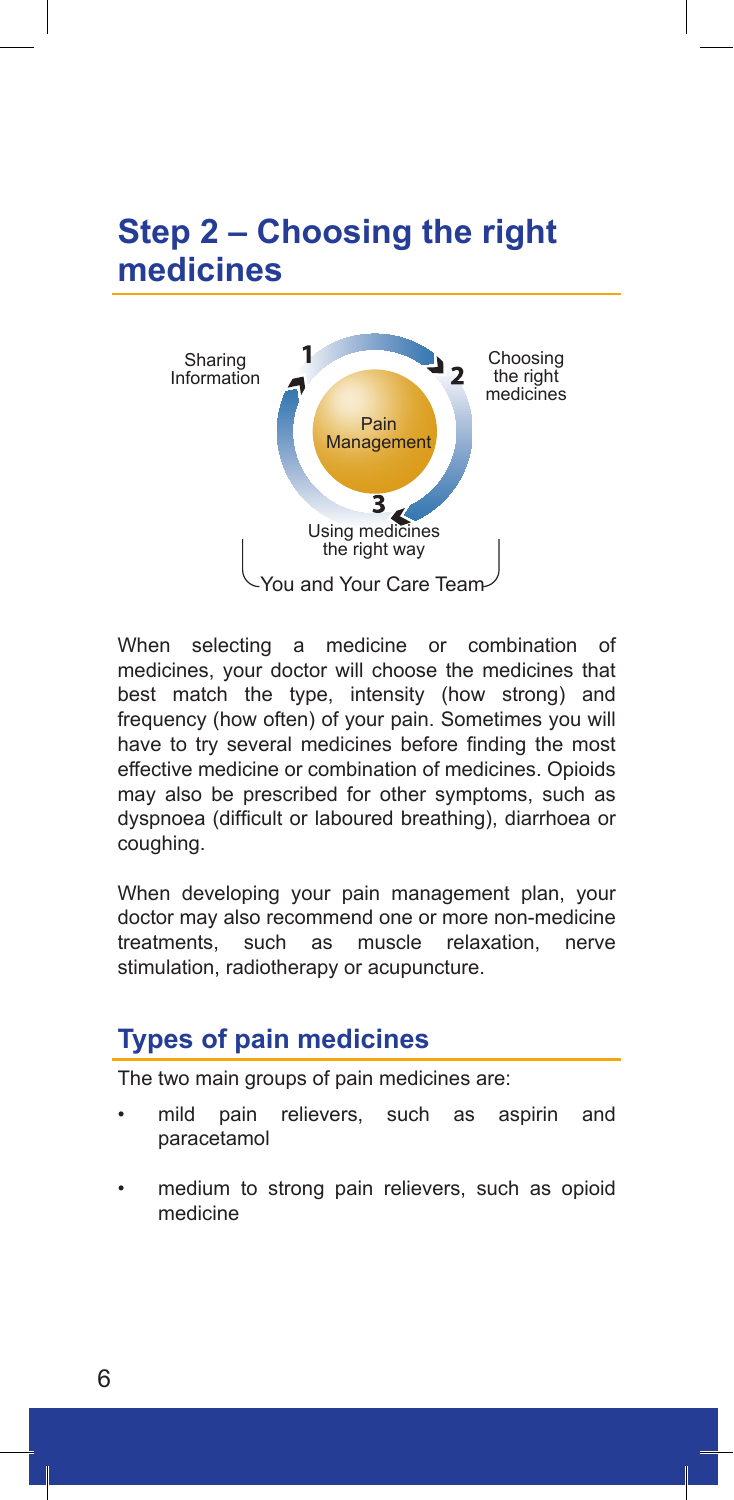# **Medicine names**

All medicines have two names: a generic name and a brand name. Each medicine has only one generic name, but if it is sold by more than one company it will have different brand names.

# *Facts about morphine and other opioid medicines*

There are many different opioid medicines, including morphine, fentanyl, oxycodone and codeine.

Each differs with respect to the following features:

- Length of time before they start working (known as onset of action)
	- immediate
	- delayed
- Length of time they last (known as duration of action)
	- short-acting (for a short time)
		- long-acting (for a long time) some opioids are designed to be released slowly and last for the whole day
- How they are taken (known as mode of administration)
	- by mouth (tablet, capsule, liquid or spray)
	- by rectum (suppository)
	- by injection into the skin, a vein or a muscle (single injection, drip or syringe driver)
	- by skin (patch)
- Their possible side effects.

When choosing a medicine, your doctor will match the features of the medicine with your needs. For example, you may be prescribed a long-acting, slow release opioid twice a day to provide ongoing pain relief throughout the day. In addition, you may be prescribed a short-acting pain reliever to give you additional pain relief for times when you are more active, such as when bathing.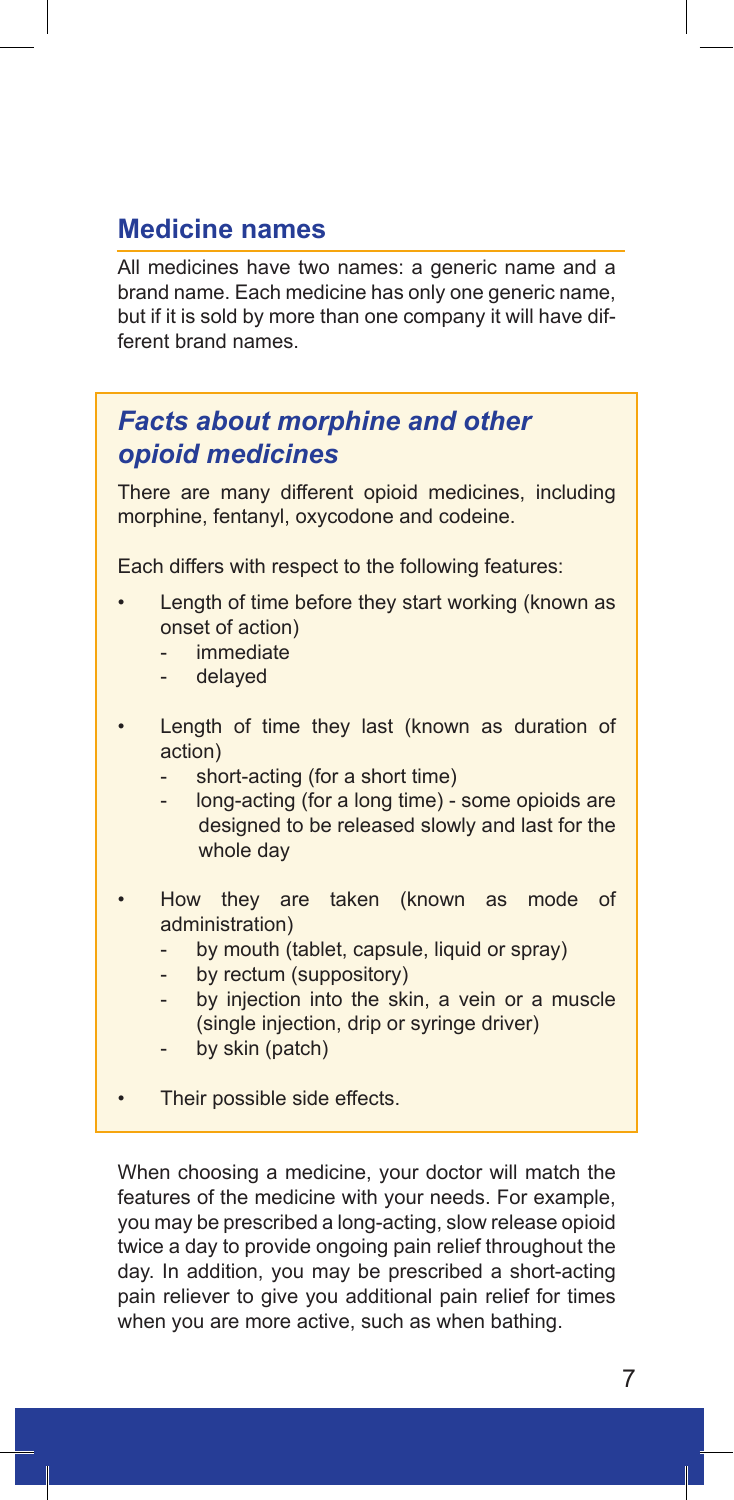# **Step 3 - Using medicines the right way**



The third step in the pain management cycle is using opioid medicines appropriately. General rules for using opioid medicines are no different to those for other medicines.

#### **Take as prescribed**

Take your medicines regularly at the times prescribed (or as close as possible to those times) to get the maximum benefit from them. For example, delaying an opioid medicine that takes 2 hours to start working may result in you experiencing pain that could have been avoided.

#### **Learn about and organise your medicines**

Knowing when, how and why to use your opioid medicines, and knowing who to ask if you have problems is a big part of achieving good pain relief. If you have any questions about your medicines, ask your doctor, nurse or pharmacist. Remember, all questions are good questions.

Organising your medicines and having an adequate supply on hand so you never run out is also essential. Ask your pharmacist for advice, and talk to them about packaging your medicines in a weekly medication organiser.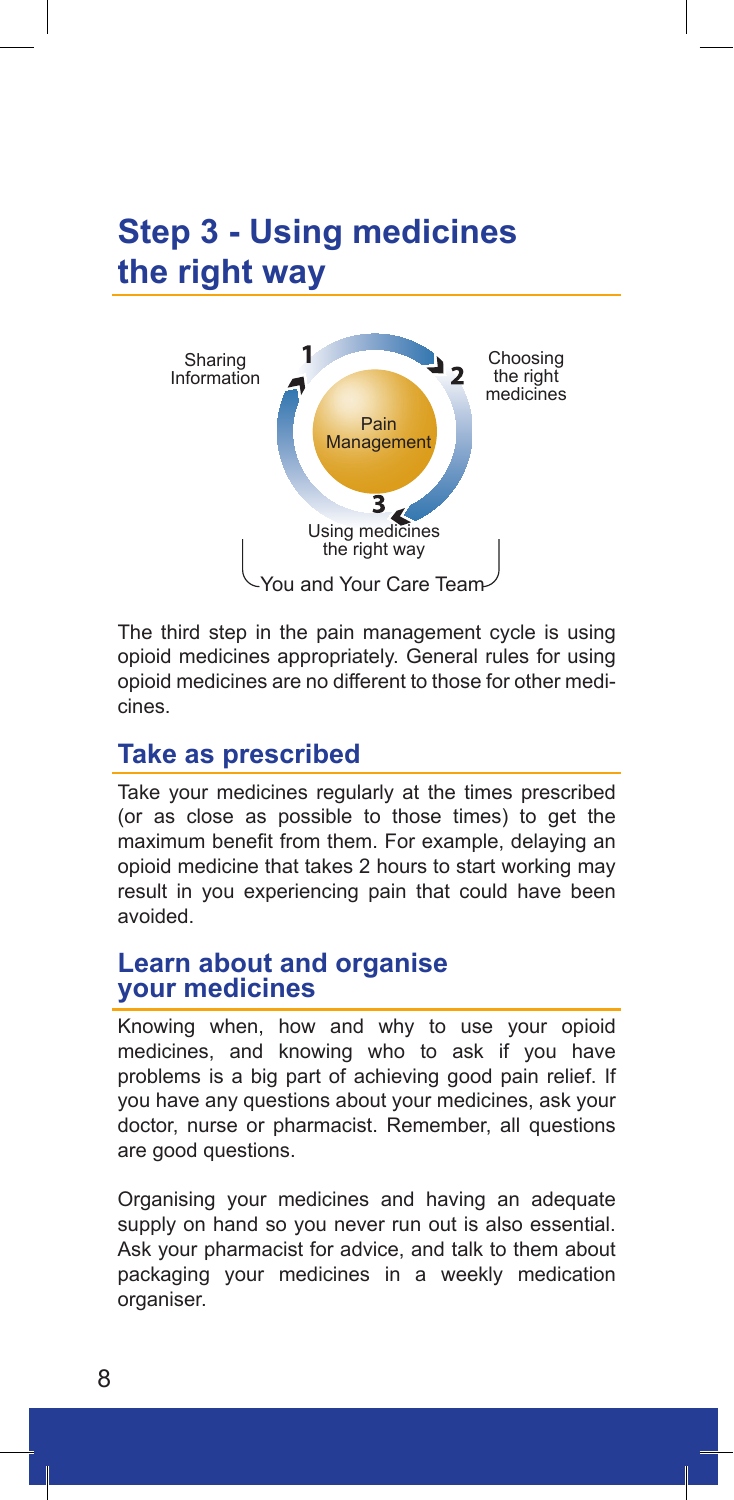# **Cost of your medicines**

Medical benefit subsidies vary with each patient. Therefore, consult your doctor on various schemes or subsidies that you might be entitled to receive.If you are having difficulty paying for medicines, tell your doctor so they can refer you to financial bodies that may be able to assist. Also, talk to your pharmacist about ways to save money on your medicines.

#### *Facts about using opioid medicine*

Using opioid medicines appropriately involves:

- Storing your medicines at the correct temperature and out of reach of children.
- Measuring your doses carefully.
- Knowing when it's OK to crush and split tablets, and mix them with other substances.
- Setting up reminders to help you to take your medicines on time.
- Recording when you've taken your medicines.
- Recording the effects of your medicines, especially any side effects or unusual reactions, and telling your doctor about them as soon as possible.
- Knowing what to do if you forget or miss a dose. For example, do you take it when you remember,or do you wait until the next scheduled dose?
- Knowing whether you can drink alcohol. Small amounts of alcohol are usually OK, but alcohol may make you drowsier.
- Knowing whether you can drive or use machinery.
- Not intentionally missing or changing your without telling your doctor.
- Disposing of unused medicines by returning them to your pharmacist.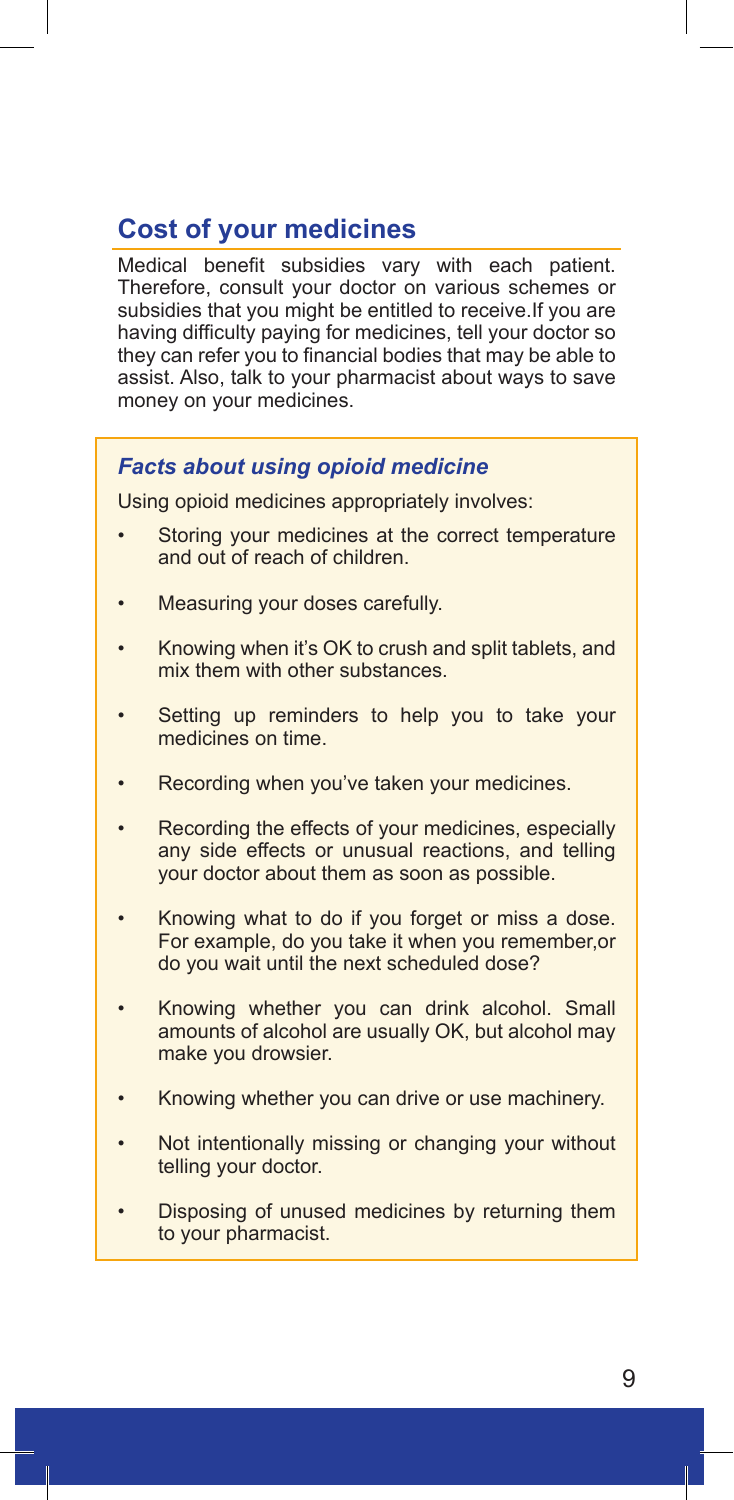# **Focusing on the facts about morphine and other opioid medicines**

There are many myths about opioid medicines. Knowing the facts will help you use your opioid medicines wisely. Here are the facts:

#### **Morphine and other opioid medicines are for improving life - not hastening death.**

Some people fear that being prescribed opioid medicines means that they're closer to the end. However, relieving your pain changes your quality of your life - not its length.

#### **All medicines can have side effects. The side effects of opioid medicines are manageable.**

Sometimes people worry that the side effects of their opioid medicines will be worse than their pain. However, not everybody experiences side effects, and most of the side effects are temporary or manageable.

Being aware of the possible side effects will help you cope with them if they occur.

Possible side effects of opioid medicines include:

- $\alpha$  constipation  $\alpha$  can be relieved by taking laxatives regularly
- nausea and vomiting  $-$  is often only temporary or can be alleviated with medicines
- drowsiness or confusion  $-$  may occur for only a short time after starting treatment or increasing the dose
- dry mouth may improve with time
- $itchy$  skin  $-$  may improve with time.

Tell your doctor promptly about any side effects, their severity and when they occur. Your doctor may be able to alleviate them by changing the dose or the medicine.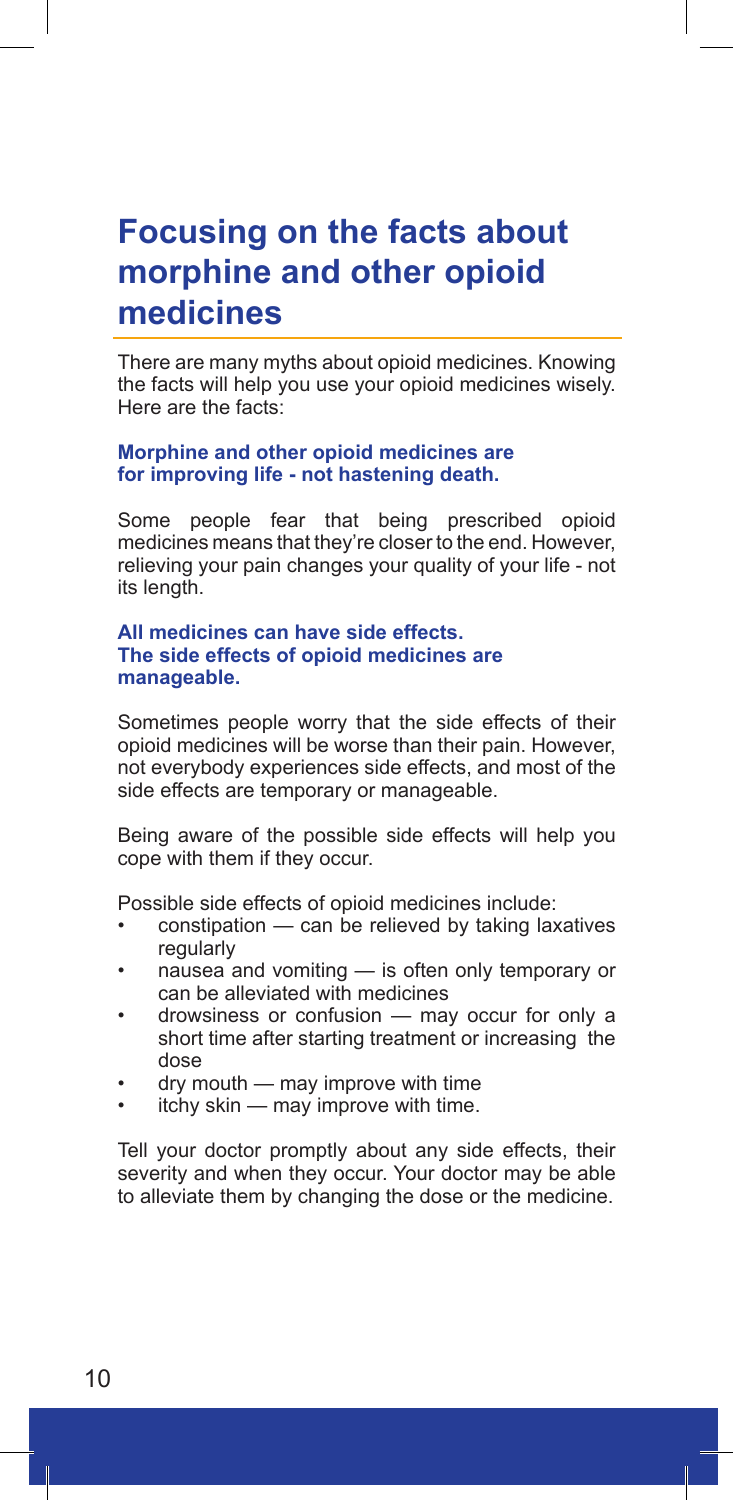#### **Opioid medicines are not addictive when used for pain.**

When your doctor chooses the right dose of opioids for your pain, you will not become addicted. Addiction only occurs when people have no pain and they abuse opioid medicines.

#### **Opioid medicines don't stop you from knowing how your illness is progressing.**

Some people stop taking their pain medicines because they are worried that they will 'cover up' the progression of their illness so they won't know how they're really going. However, pain medicines will not stop your doctor monitoring the progress of your illness because they have other ways of doing that.

#### **It is often easier to relieve pain in its early stages.**

Some people only tell their doctor about their pain when it gets bad. However, it is usually easier to manage pain in its early stages, so the sooner you share information about your pain, the more manageable it is likely to be later.

#### **If your pain medicines are not working as well as they used to, they can be adjusted to give you good pain relief again.**

People often worry that their pain medicines will become less effective. Over time, your body may become used to an opioid medicine. This is called 'tolerance'. If your medicine is not working as well as it used to, tell your doctor so they can give you good pain relief again by:

- increasing the dose
- prescribing a different medicine
- choosing a different mode of administration
- prescribing a combination of medicines.

#### **Having breakthrough pain doesn't always mean that your pain management plan is not working.**

Breakthrough pain is pain that occurs while on a pain management plan. It may mean that your opioid medicines have not been taken as prescribed, or it may mean that your doctor needs to review your plan.

#### **Managing pain can improve many aspects of your life.**

Some people worry that using opioid medicines will limit their lifestyle. However, it is the pain, not the medicines that limit your enjoyment of life. Without pain, you will probably feel better, have more energy, have a better appetite, and be more independent.